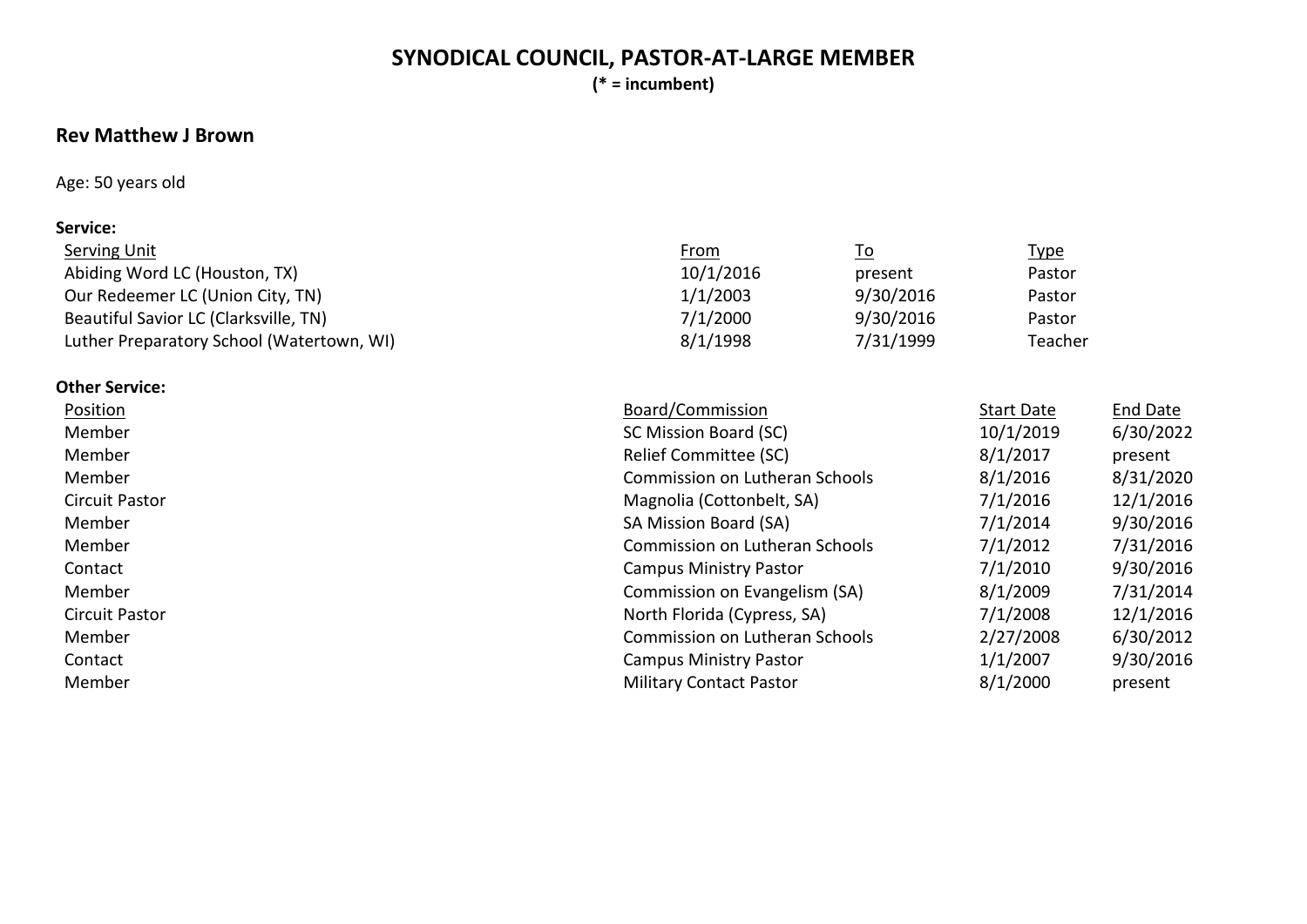# **Rev Joel S Heckendorf**

### Age: 46 years old

### **Service:**

| Serving Unit                                      | <u>From</u> | <u>To</u>  | <u>Type</u> |
|---------------------------------------------------|-------------|------------|-------------|
| Light of the Valleys LC (Reno, NV)                | 12/1/2018   | present    | Pastor      |
| Immanuel LC (Greenville, WI)                      | 4/1/2008    | 11/30/2018 | Pastor      |
| St Peter LC - Schofield Campus (Schofield, WI)    | 7/1/2001    | 3/31/2008  | Pastor      |
| Kettle Moraine Lutheran High School (Jackson, WI) | 9/1/2000    | 6/30/2001  | Teacher     |

### **Other Service:**

| Position              | Board/Commission                      | <b>Start Date</b> | <b>End Date</b> |
|-----------------------|---------------------------------------|-------------------|-----------------|
| Chairman              | Multi-Language Productions Committee  | 7/1/2019          | 6/30/2023       |
| Contact               | <b>Campus Ministry Pastor</b>         | 2/7/2019          | present         |
| Chairman              | Multi-Language Productions Committee  | 1/1/2016          | 6/30/2019       |
| Second Vice President | Northern Wisconsin                    | 7/1/2014          | 12/18/2018      |
| Chairman              | <b>Outreach to Muslims Committee</b>  | 7/1/2013          | 6/30/2016       |
| Member                | Commission on Evangelism (NW)         | 6/1/2008          | 12/1/2018       |
| <b>Circuit Pastor</b> | Wausau (Wisconsin River Valley, WW)   | 6/6/2006          | 3/10/2008       |
| Member                | Commission on Adult Discipleship (WW) | 4/1/2005          | 6/30/2008       |

#### Event Date

Event<br>
Delegate to a WELS Convention<br>
Delegate to a WELS Convention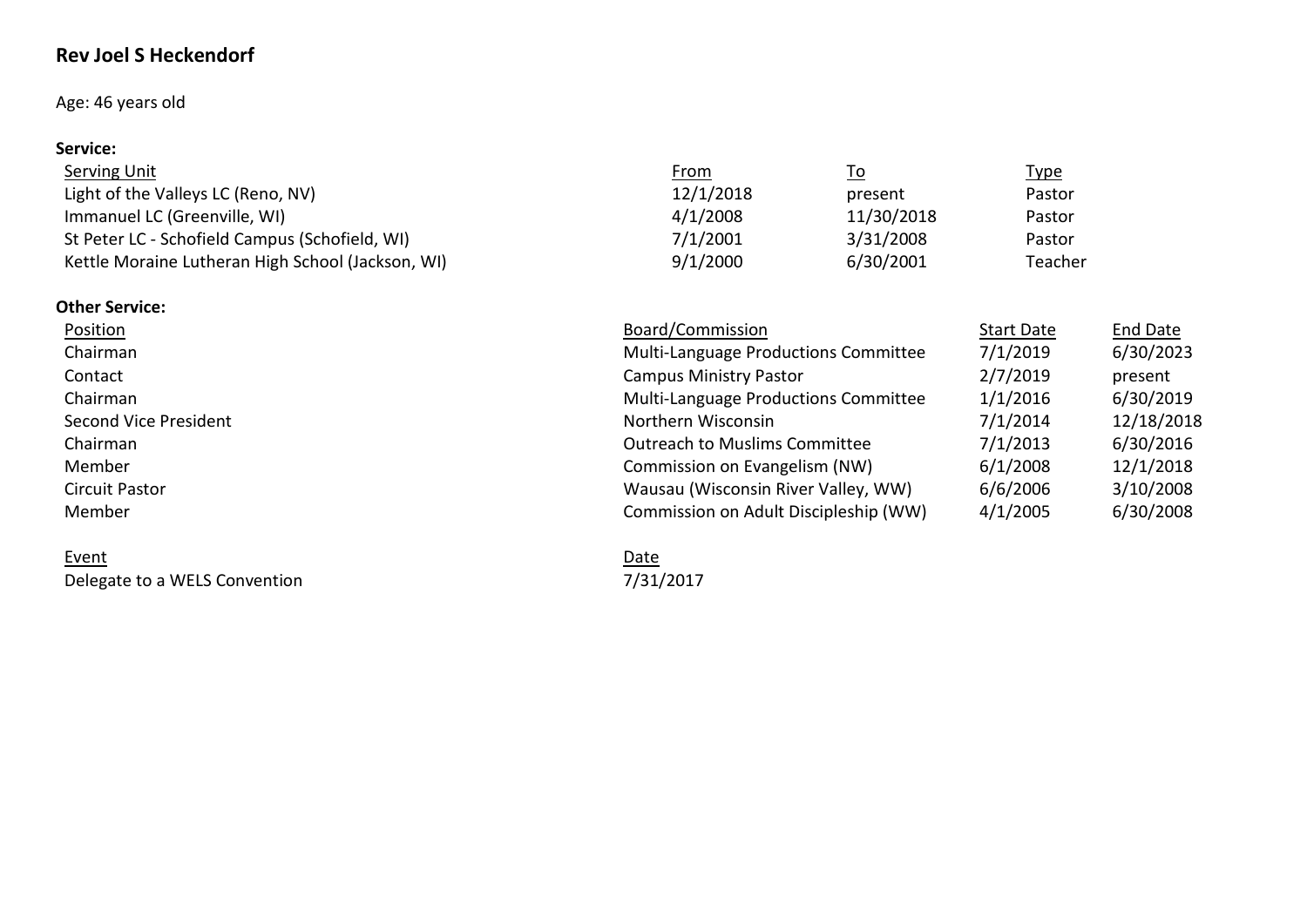# **BOARD FOR MINISTERIAL EDUCATION, TEACHER OF STAFF MINISTER**

# **Mr James V Henrickson Jr**

Age: 57 years old

| Service:                |                   |                 |                                                |           |                   |                 |
|-------------------------|-------------------|-----------------|------------------------------------------------|-----------|-------------------|-----------------|
| <b>Serving Unit</b>     |                   |                 | <b>From</b>                                    | <u>To</u> | <u>Type</u>       |                 |
| Calvary LS (Dallas, TX) |                   |                 | 7/1/1992                                       | present   | Teacher           |                 |
| Zion LS (Torrance, CA)  |                   |                 | 7/1/1986                                       | 6/30/1992 | Teacher           |                 |
| Position                | <b>Start Date</b> | <b>End Date</b> |                                                |           |                   |                 |
| Principal               | 7/1/1992          | present         |                                                |           |                   |                 |
| Principal               | 7/1/1986          | 6/30/1992       |                                                |           |                   |                 |
| <b>Other Service:</b>   |                   |                 |                                                |           |                   |                 |
| Position                |                   |                 | Board/Commission                               |           | <b>Start Date</b> | <b>End Date</b> |
| Member                  |                   |                 | Board of Appeals (SC)                          |           | 7/1/2018          | 6/30/2024       |
| Coordinator             |                   |                 | Commission on Lutheran Schools (SC)            |           | 7/1/2017          | 6/30/2022       |
| Member                  |                   |                 | <b>Continuing Education for Called Workers</b> |           | 8/1/2013          | present         |
|                         |                   |                 | Committee                                      |           |                   |                 |
| Member                  |                   |                 | Board of Appeals (SC)                          |           | 7/1/2012          | 6/30/2018       |
| Coordinator             |                   |                 | Commission on Lutheran Schools (SC)            |           | 7/1/2010          | 6/30/2016       |
| Coordinator             |                   |                 | Commission on Lutheran Schools (SC)            |           | 7/1/2005          | 6/30/2010       |
| Member                  |                   |                 | Commission on Lutheran Schools (SC)            |           | 7/1/2004          | 6/30/2005       |
| Member                  |                   |                 | Board of Appeals (SC)                          |           | 7/1/2002          | 6/30/2008       |
| Member                  |                   |                 | Commission on Lutheran Schools (SC)            |           | 8/1/1998          | 7/31/2004       |
| Event                   |                   | Date            |                                                |           |                   |                 |

Delegate to a WELS Convention<br>
Delegate to a WELS Convention<br>
7/1/1999 Delegate to a WELS Convention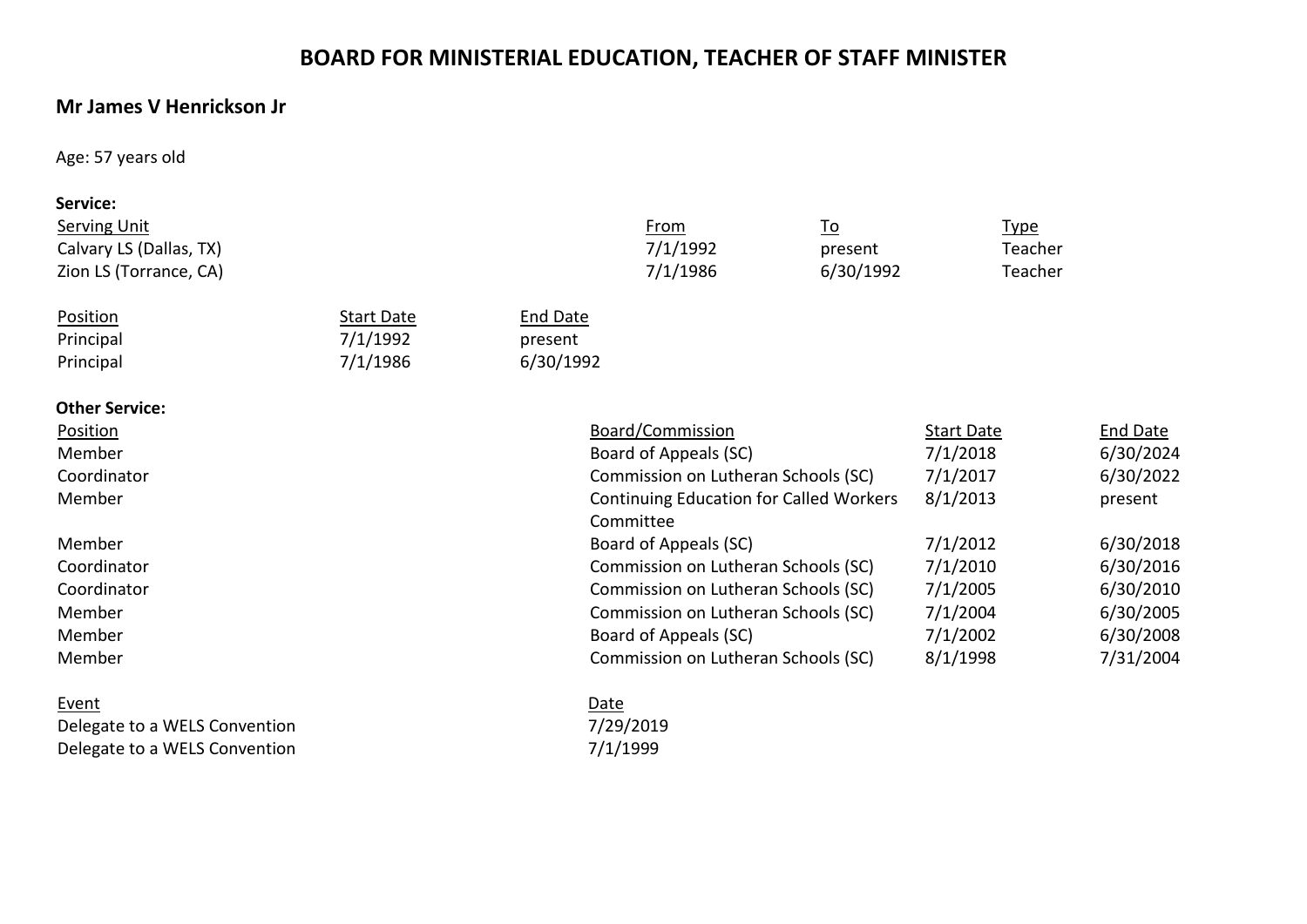# **Mr Jacob J Unke**

# Age: 32 years old

| Service:                                           |             |           |             |
|----------------------------------------------------|-------------|-----------|-------------|
| Serving Unit                                       | <b>From</b> | <u>To</u> | <u>Type</u> |
| Divine Savior Academy - Sienna (Missouri City, TX) | 7/1/2018    | present   | Teacher     |
| Sienna Lutheran Academy (Missouri City, TX)        | 7/1/2017    | 6/30/2018 | Teacher     |
| Lord and Savior LS (Crystal Lake, IL)              | 1/1/2017    | 6/30/2017 | Teacher     |
| St Paul LS (Norfolk, NE)                           | 7/1/2015    | 6/30/2016 | Teacher     |
| California Lutheran High School (Wildomar, CA)     | 7/1/2013    | 6/30/2014 | Teacher     |
| California Lutheran High School (Wildomar, CA)     | 7/1/2012    | 6/30/2013 | Teacher     |
|                                                    |             |           |             |

| Position       | <b>Start Date</b> | <b>End Date</b> |
|----------------|-------------------|-----------------|
| Vice Principal | 7/1/2017          | 6/29/2018       |
| Principal      | 1/1/2017          | 6/30/2017       |
| Principal      | 7/1/2015          | 6/30/2016       |
|                |                   |                 |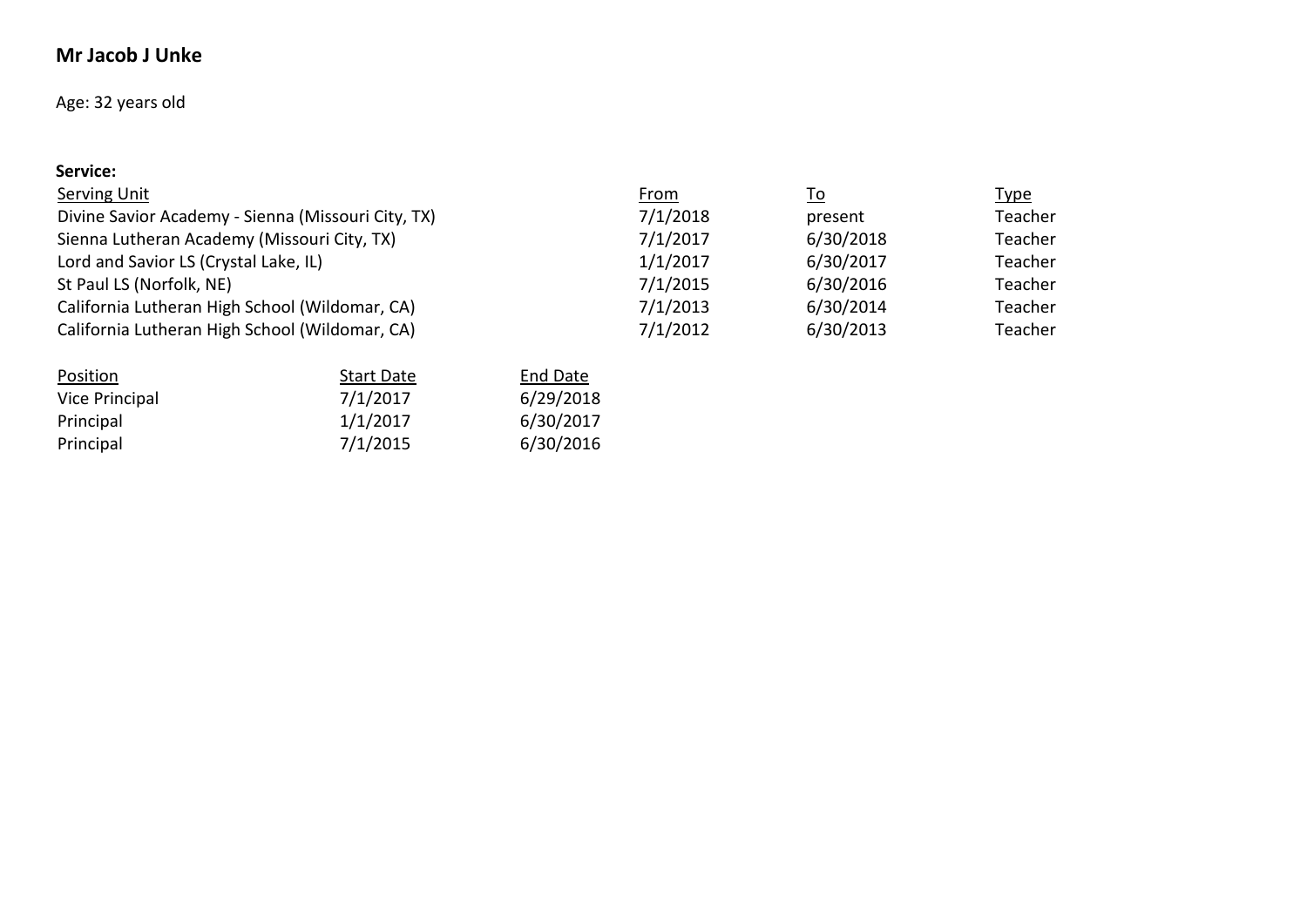# **BOARD FOR MINISTERIAL EDUCATION, LAYMAN**

# **Dr. Peter Martens**

Age: 39 years old

**Congregation**: Shepherd of the Plains Lutheran Church (Lubbock, TX)

#### **Occupation:**

Texas Tech University – College of Visual Associate Dean for Faculty, Research, and Creative Activity (Fall 2020-present) Associate Director for Graduate Programs (Fall 2017-Spring 2020) Co-director, Performing Arts Research Lap (Fall 2017-present) Associate Professor of Music (2011-present) Assistant Professor of Music (2005-2011) Columbia College, Chicago, Illinois, Adjunct Faculty in Music (2004-2005) Potomac Senior HS, Dumfries, Virginia, Director of Orchestra & Instructor of Latin (1996-199)

#### **Past congregation and synod service:**

Congregation president, organist, Board for Christian Education, and elder

#### **Current congregation and synod service:**

Congregation head elder and vice president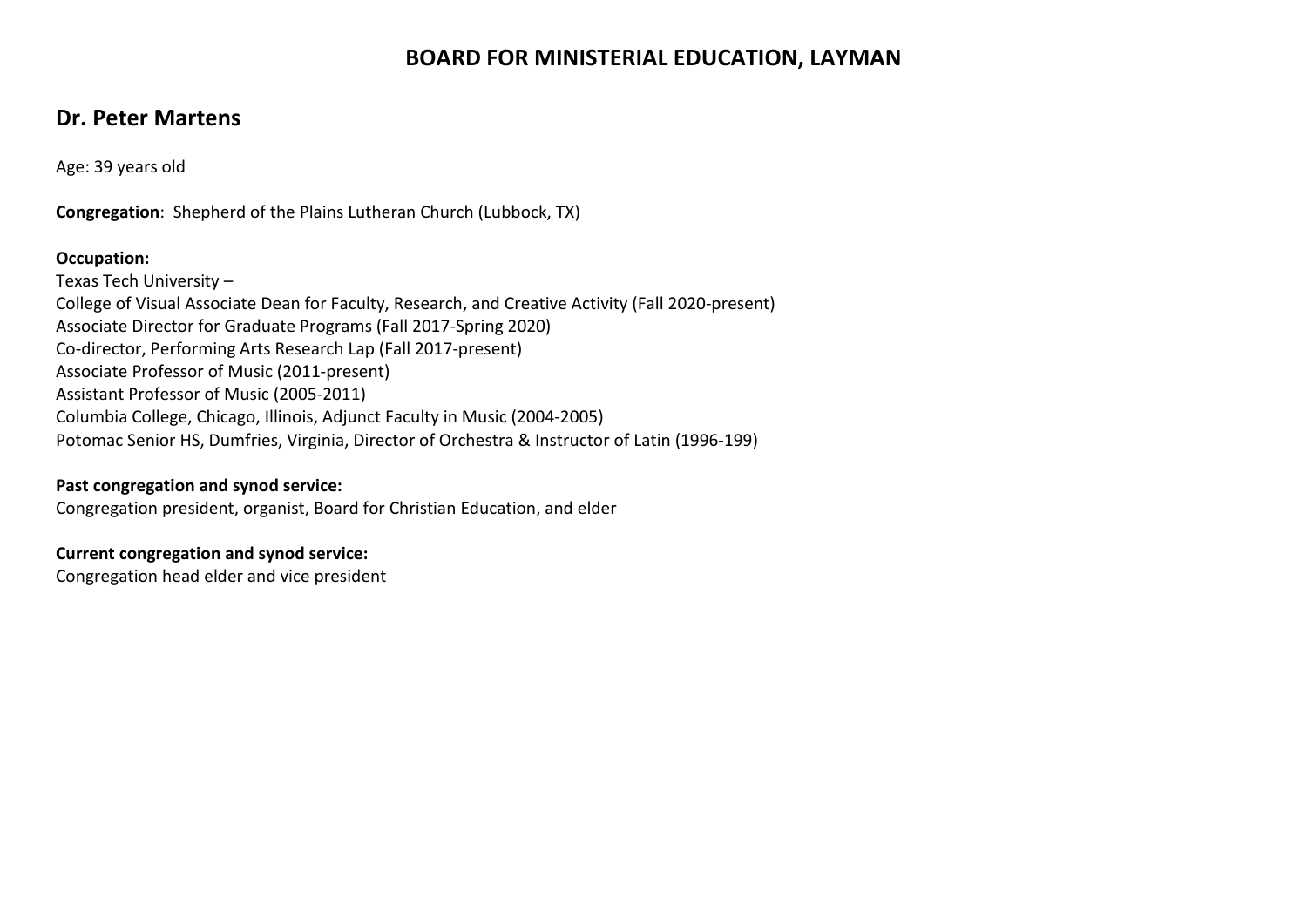# **Mr. Adam Zastrow**

Age: 40 years old

**Congregation**: Peace Lutheran Church (Hartford, WI)

#### **Occupation:**

General manager of WB Warehousing and Logistics

### **Past congregation and synod service:**

Church council member, Board of Adult Discipleship chairman, Compensation Committee for Called Workers member, Financial Stewardship Committee chairman, usher, communion assistant, Technology committee member, 5 Year Planning Committee member

#### **Current congregation and synod service:**

Board of Elders member, usher, communicant assistant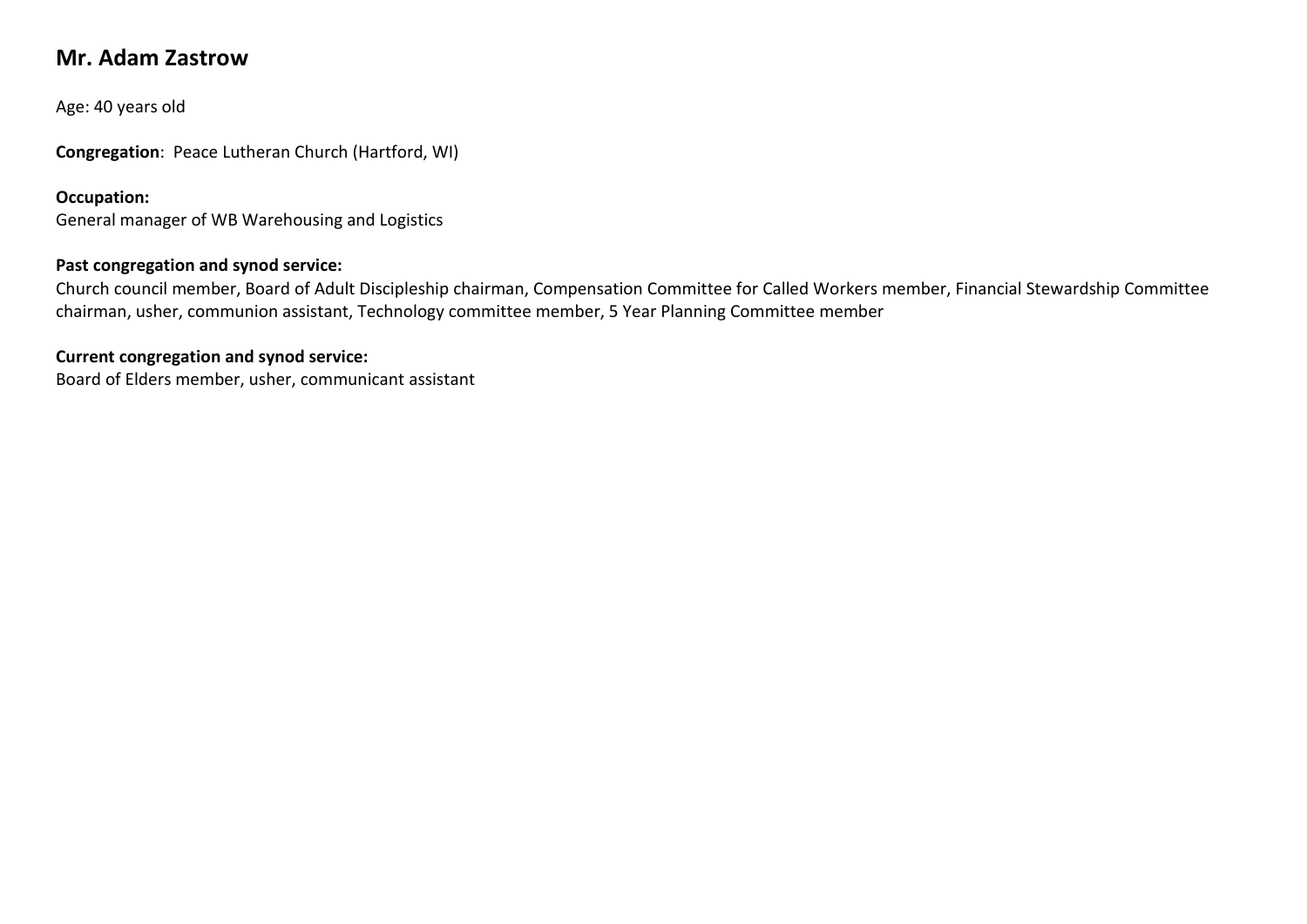# **MARTIN LUTHER COLLEGE GOVERNING BOARD, CHAIRMAN (PARISH PASTOR)**

# **Rev Aaron T Mueller**

Age: 43 years old

#### **Service:**

| Serving Unit                                       | <u>From</u> | <u>To</u> | <u>Type</u> |
|----------------------------------------------------|-------------|-----------|-------------|
| St Paul Lutheran Church (Howards Grove, WI)        | 8/8/2016    | present   | Pastor      |
| Shepherd of the Hills Lutheran Church (Tucson, AZ) | 4/1/2010    | 8/7/2016  | Pastor      |
| St Mark Lutheran Church (Eau Claire, WI)           | 7/1/2005    | 3/31/2010 | Pastor      |
| Michigan Lutheran Seminary (Saginaw, MI)           | 7/1/2004    | 6/30/2005 | Teacher     |
| Christian Life Resources (Hartford, WI)            | 9/1/2003    | 6/30/2004 | Lay Worker  |
| Luther Preparatory School, LHS (Watertown, WI)     | 7/15/2000   | 6/30/2001 | Teacher     |
|                                                    |             |           |             |

| <b>Other Service:</b> |                               |                   |                 |
|-----------------------|-------------------------------|-------------------|-----------------|
| <b>Position</b>       | Board/Commission              | <b>Start Date</b> | <b>End Date</b> |
| Member                | Nominating Committee (AZCA)   | 7/1/2014          | 8/1/2016        |
| Part-time             | <b>Campus Ministry Pastor</b> | 7/1/2005          | 4/30/2010       |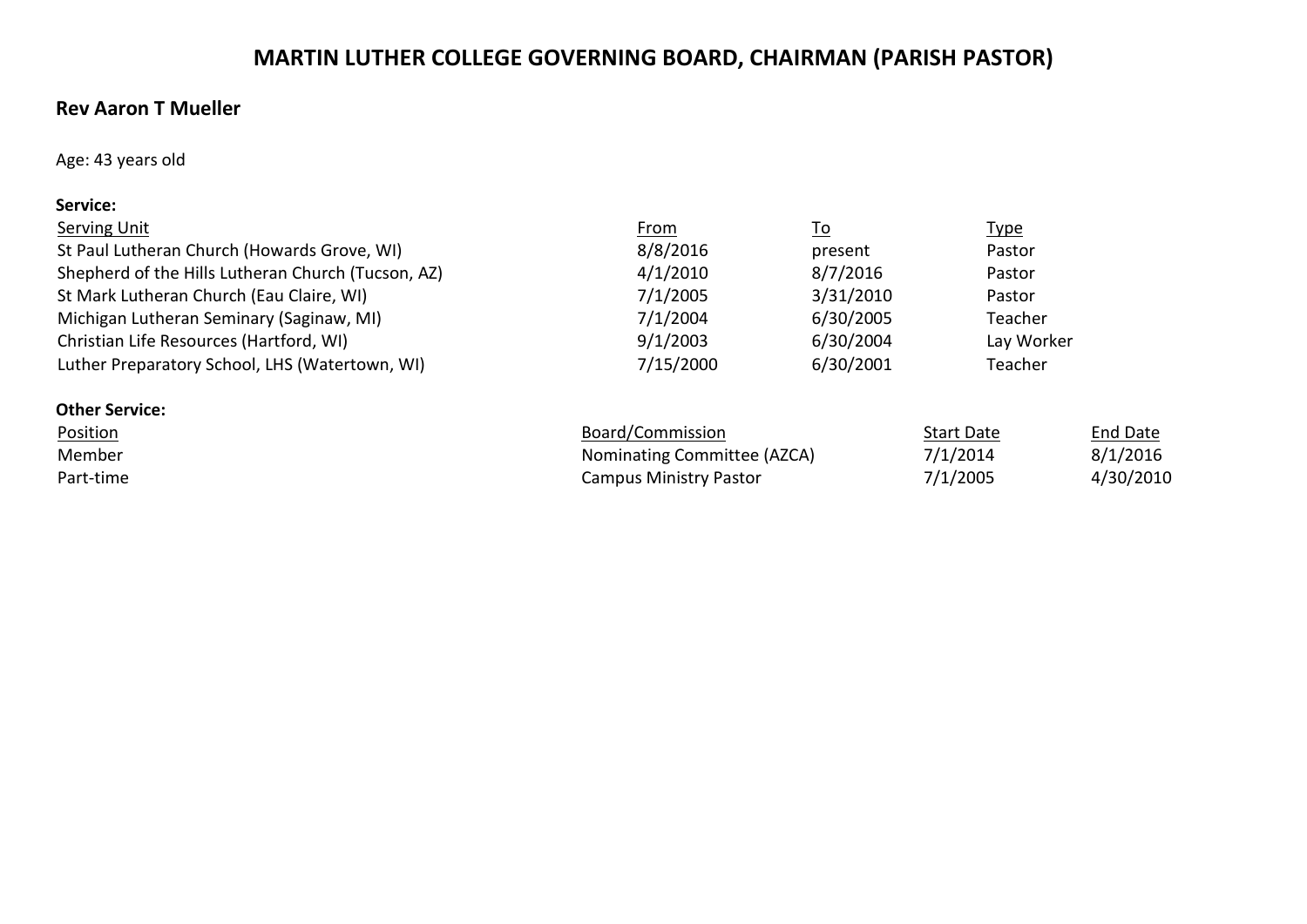# **Rev Michael J Seifert**

# Age: 45 years old

### **Service:**

| Serving Unit                              | From     |           | <u>Type</u> |
|-------------------------------------------|----------|-----------|-------------|
| Living Hope LC (Midlothian, VA)           | 7/1/2005 | present   | Pastor      |
| Luther Preparatory School (Watertown, WI) | 7/1/2003 | 6/30/2005 | Pastor      |

#### **Other Service:**

| Position                     | Board/Commission                      | <b>Start Date</b> | <b>End Date</b> |
|------------------------------|---------------------------------------|-------------------|-----------------|
| Second Vice President        | North Atlantic                        | 7/1/2020          | 6/30/2022       |
| <b>Second Vice President</b> | North Atlantic                        | 7/1/2018          | 6/30/2020       |
| Circuit Pastor               | James River (Colonial South, NA)      | 10/11/2016        | 6/30/2018       |
| Member                       | Martin Luther College Governing Board | 7/1/2014          | 6/30/2020       |
| Chairman                     | Ministry of Christian Giving (NA)     | 7/1/2014          | 6/30/2017       |
| Member                       | Martin Luther College Governing Board | 7/1/2013          | 6/30/2014       |
| Chairman                     | Ministry of Christian Giving (NA)     | 9/1/2008          | 6/30/2014       |
| Contact                      | <b>Campus Ministry Pastor</b>         | 1/1/2007          | present         |
| Contact                      | <b>Campus Ministry Pastor</b>         | 7/1/2005          | 12/31/2006      |
| Member                       | <b>Military Contact Pastor</b>        | 1/1/2001          | present         |
| Contact                      | <b>Campus Ministry Pastor</b>         |                   | present         |
| Contact                      | <b>Campus Ministry Pastor</b>         |                   | 4/1/2020        |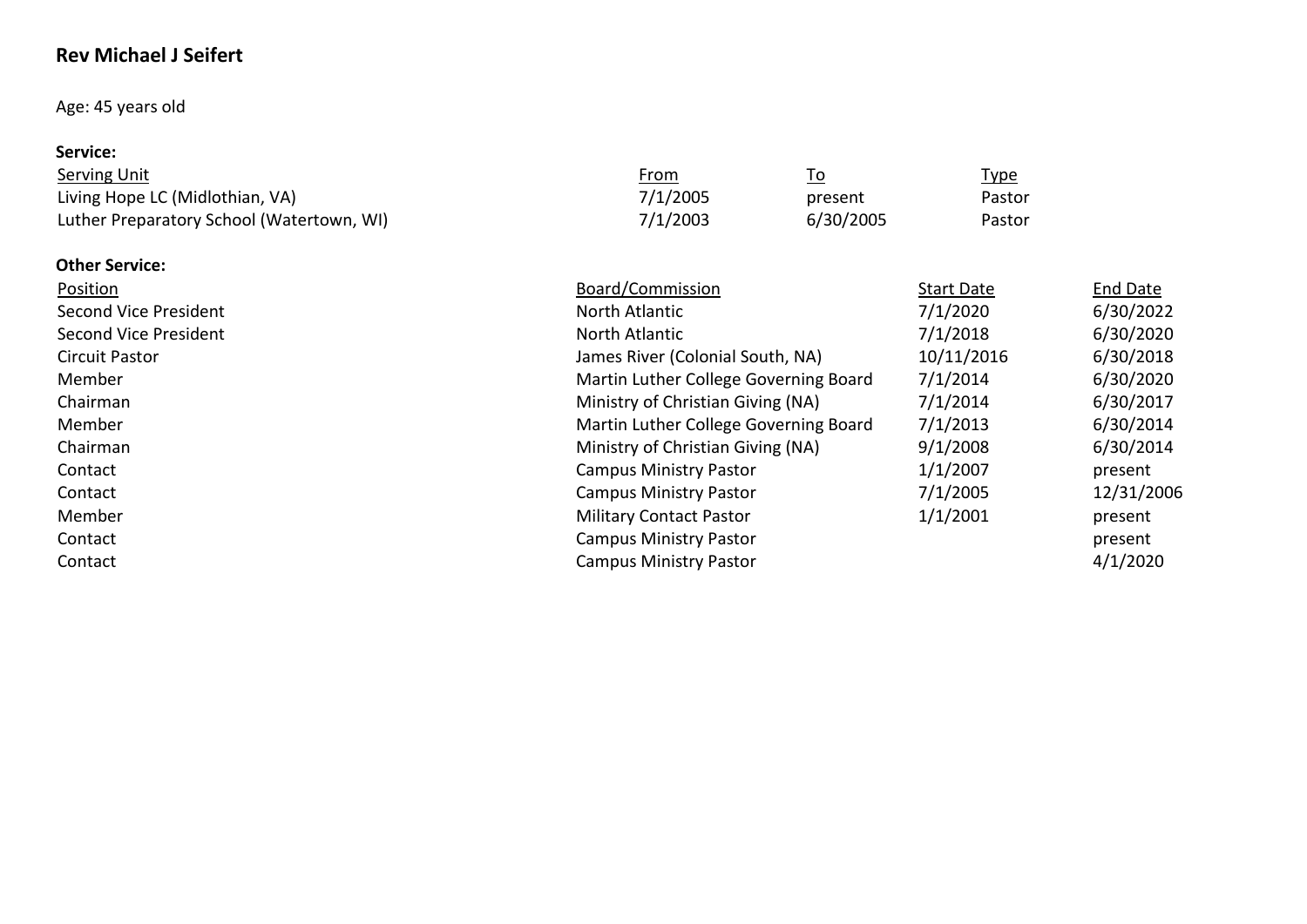# **BOARD OF APPEALS, PASTOR**

# **Rev David R Rosenau**

Age: 50 years old

| Service:                  |             |           |             |
|---------------------------|-------------|-----------|-------------|
| <b>Serving Unit</b>       | <u>From</u> | <u>To</u> | <u>Type</u> |
| St Mark LC (Leesburg, FL) | 8/2/2009    | present   | Pastor      |
| <b>Other Service:</b>     |             |           |             |

| <b>Position</b> | Board/Commission                         | <b>Start Date</b> | <b>End Date</b> |
|-----------------|------------------------------------------|-------------------|-----------------|
| Chairman        | Committee on Constitutional Matters (SA) | 7/1/2019          | 6/30/2023       |
| Chairman        | Board of Appeals (SA)                    | 7/1/2018          | 6/30/2024       |
| Circuit Pastor  | Citrus (Cypress, SA)                     | 7/1/2018          | present         |
| Contact         | <b>Campus Ministry Pastor</b>            | 7/1/2009          | present         |